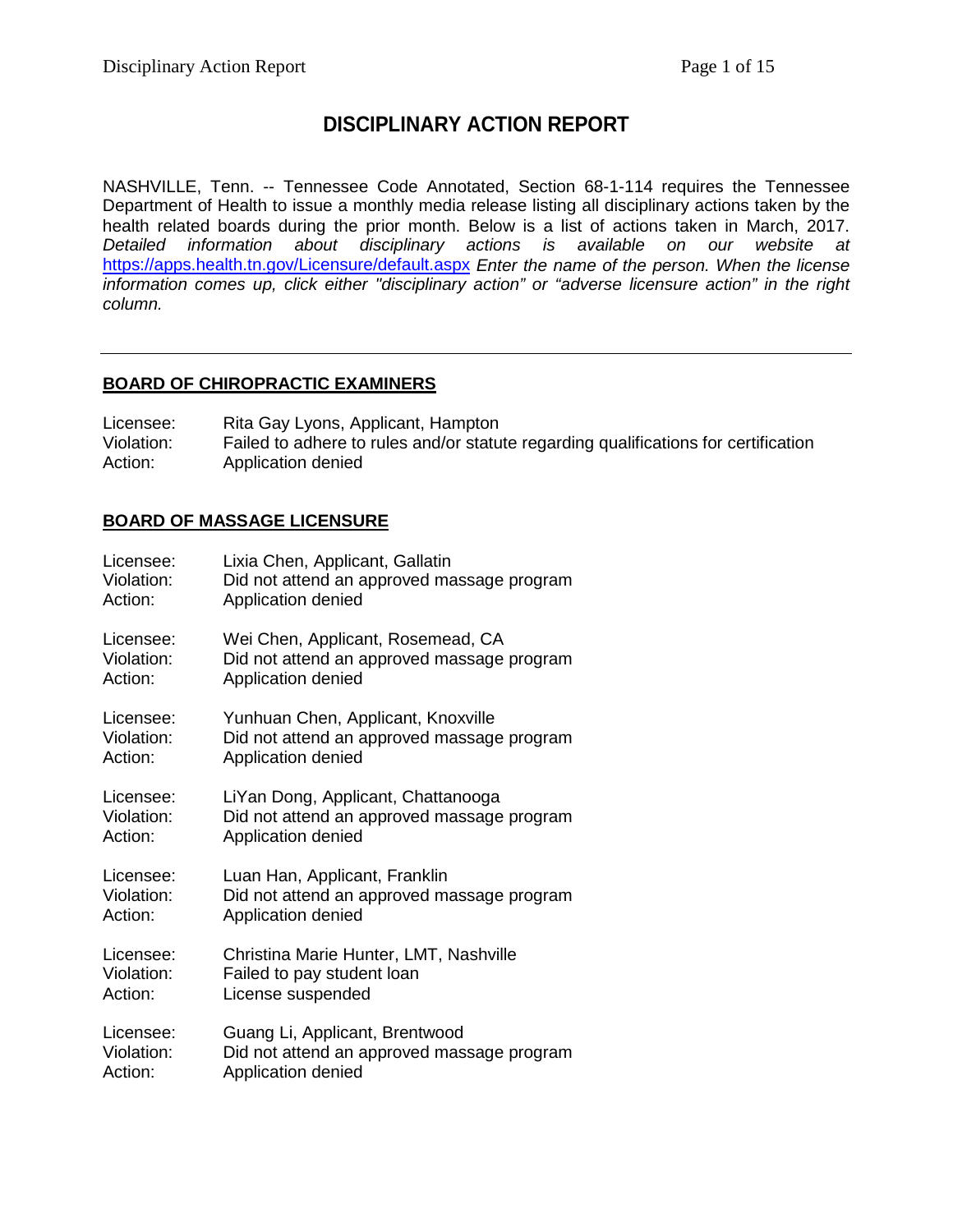| Licensee:  | Gui Li, Applicant, Murfreesboro            |
|------------|--------------------------------------------|
| Violation: | Did not attend an approved massage program |
| Action:    | Application denied                         |
| Licensee:  | Yanping Li, Applicant, Rosemead, CA        |
| Violation: | Did not attend an approved massage program |
| Action:    | Application denied                         |
| Licensee:  | Aiwen Lunn, Applicant, Chattanooga         |
| Violation: | Did not attend an approved massage program |
| Action:    | Application denied                         |
| Licensee:  | Hongmei Ma, Applicant, Brentwood           |
| Violation: | Did not attend an approved massage program |
| Action:    | Application denied                         |
| Licensee:  | Xiufen Sun, Applicant, Nashville           |
| Violation: | Did not attend an approved massage program |
| Action:    | Application denied                         |
| Licensee:  | Shujuan Sung, Applicant, West Covina, CA   |
| Violation: | Did not attend an approved massage program |
| Action:    | Application denied                         |
| Licensee:  | Lijiao Wei, Applicant, Murfreesboro        |
| Violation: | Did not attend an approved massage program |
| Action:    | Application denied                         |
| Licensee:  | Yingwei Wu, Applicant, Nashville           |
| Violation: | Did not attend an approved massage program |
| Action:    | Application denied                         |
| Licensee:  | Shuling Zhang, Applicant, Brentwood        |
| Violation: | Did not attend an approved massage program |
| Action:    | Application denied                         |
| Licensee:  | Baomei Zhao, Applicant, Orange, CA         |
| Violation: | Did not attend an approved massage program |
| Action:    | Application denied                         |

# **BOARD OF MEDICAL EXAMINERS**

| Licensee:  | Stephanie Alford, MD, Abingdon, VA                                  |
|------------|---------------------------------------------------------------------|
| Violation: | Failed to properly maintain sufficient continuing education credits |
| Action:    | Assessed \$200 civil penalty                                        |
| Licensee:  | Grady J. Bazzell, MD, Franklin                                      |
| Violation: | Failed to properly maintain sufficient continuing education credits |
| Action:    | Assessed \$200 civil penalty                                        |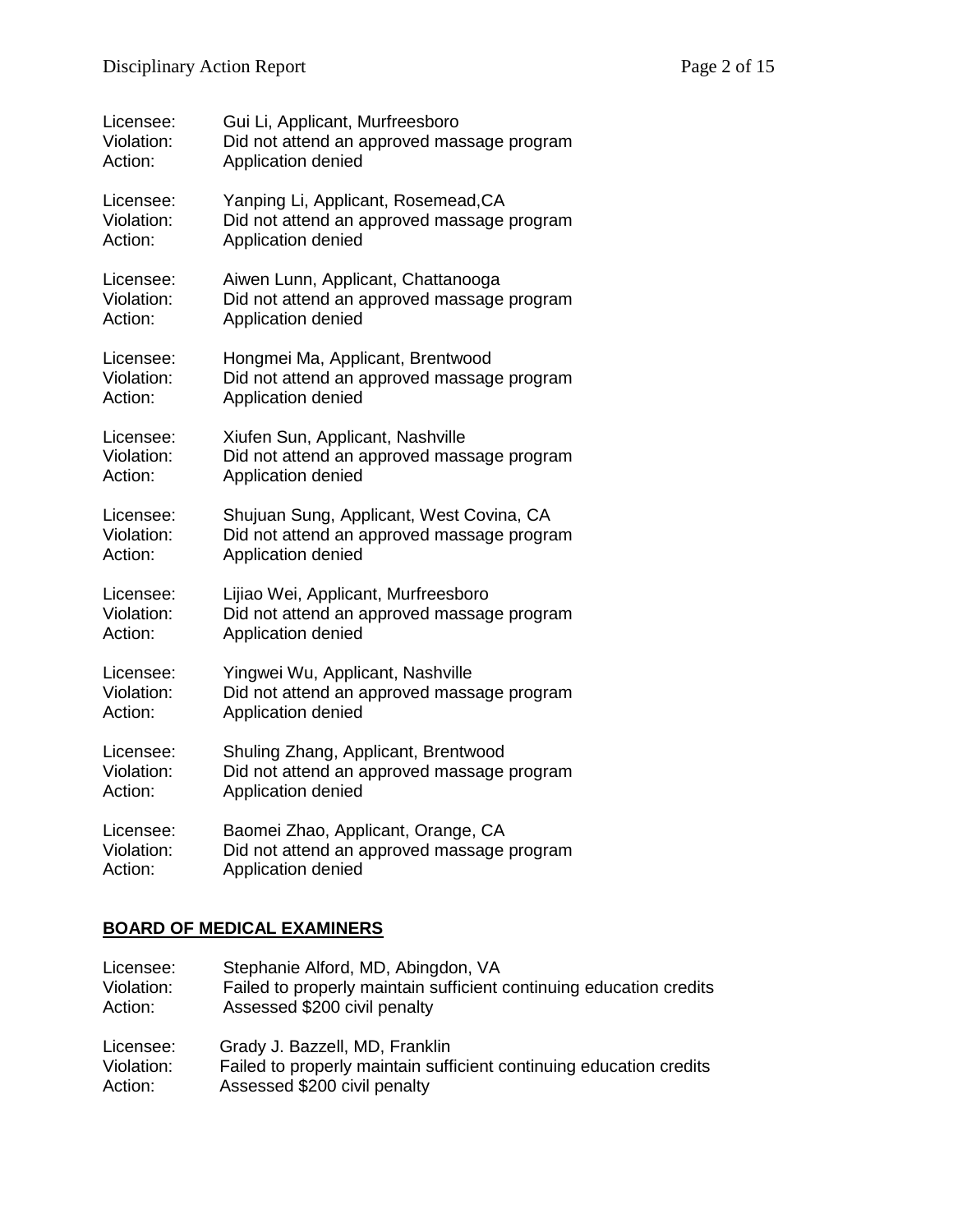| Licensee:<br>Violation:<br>Action: | Domenic M. Canonico, MD, Tullahoma<br>Unprofessional, dishonorable or unethical conduct<br>License reprimanded with terms; assessed \$1,800 civil penalty, plus costs not to<br>exceed \$2,000                                                                                                                                                                                                                                                                                                               |
|------------------------------------|--------------------------------------------------------------------------------------------------------------------------------------------------------------------------------------------------------------------------------------------------------------------------------------------------------------------------------------------------------------------------------------------------------------------------------------------------------------------------------------------------------------|
| Licensee:                          | John Cleator, MD, Nashville                                                                                                                                                                                                                                                                                                                                                                                                                                                                                  |
| Violation:                         | Failed to properly maintain sufficient continuing education credits                                                                                                                                                                                                                                                                                                                                                                                                                                          |
| Action:                            | Assessed \$200 civil penalty                                                                                                                                                                                                                                                                                                                                                                                                                                                                                 |
| Licensee:                          | Kimberly Crenshaw, MD, Collierville                                                                                                                                                                                                                                                                                                                                                                                                                                                                          |
| Violation:                         | Failed to properly maintain sufficient continuing education credits                                                                                                                                                                                                                                                                                                                                                                                                                                          |
| Action:                            | Assessed \$200 civil penalty                                                                                                                                                                                                                                                                                                                                                                                                                                                                                 |
| Licensee:                          | Timothy J. Dambro, MD, Cary, NC                                                                                                                                                                                                                                                                                                                                                                                                                                                                              |
| Violation:                         | Failed to properly maintain sufficient continuing education credits                                                                                                                                                                                                                                                                                                                                                                                                                                          |
| Action:                            | Assessed \$200 civil penalty                                                                                                                                                                                                                                                                                                                                                                                                                                                                                 |
| Licensee:<br>Violation:<br>Action: | Jennifer Marie Donnelly, MD, Nashville<br>Dispensing, prescribing or otherwise distributing any controlled substance or any<br>other drug not in the course of professional practice, or not in good faith to relieve<br>pain and suffering, or not to cure an ailment, physical infirmity or disease, or in<br>amounts and/or durations not medically necessary, advisable or justified for a<br>diagnosed condition<br>License placed on probation for 2 years; assessed \$3,000 civil penalty, plus costs |
|                                    | not to exceed \$1,000                                                                                                                                                                                                                                                                                                                                                                                                                                                                                        |
| Licensee:                          | John K. Endsley, MD, Clarksville                                                                                                                                                                                                                                                                                                                                                                                                                                                                             |
| Violation:                         | Failed to properly maintain sufficient continuing education credits                                                                                                                                                                                                                                                                                                                                                                                                                                          |
| Action:                            | Assessed \$200 civil penalty                                                                                                                                                                                                                                                                                                                                                                                                                                                                                 |
| Licensee:<br>Violation:<br>Action: | Roseanna Foster, ADMX, Harriman<br>Violation or attempted violation, directly or indirectly, or assisting in or abetting the<br>violation of, or conspiring to violate any provision of this chapter or, any lawful<br>order of the board issued pursuant thereto or any criminal statute of the state of<br>Tennessee; practiced on lapsed license<br>License reprimanded; assessed \$1,000 civil penalty, plus costs not to exceed<br>\$1,000                                                              |
| Licensee:                          | Van Helms, MD, Knoxville                                                                                                                                                                                                                                                                                                                                                                                                                                                                                     |
| Violation:                         | Failed to properly maintain sufficient continuing education credits                                                                                                                                                                                                                                                                                                                                                                                                                                          |
| Action:                            | Assessed \$200 civil penalty                                                                                                                                                                                                                                                                                                                                                                                                                                                                                 |
| Licensee:                          | James Hudson, MD, Timonium                                                                                                                                                                                                                                                                                                                                                                                                                                                                                   |
| Violation:                         | Failed to properly maintain sufficient continuing education credits                                                                                                                                                                                                                                                                                                                                                                                                                                          |
| Action:                            | Assessed \$200 civil penalty                                                                                                                                                                                                                                                                                                                                                                                                                                                                                 |
| Licensee:<br>Violation:            | Natasha Ashley Holton, ADMX, Blaine<br>Violation or attempted violation, directly or indirectly, or assisting in or abetting the<br>violation of, or conspiring to violate any provision of this chapter or, any lawful<br>order of the board issued pursuant thereto or any criminal statute of the state of<br>Tennessee; practiced on lapsed license                                                                                                                                                      |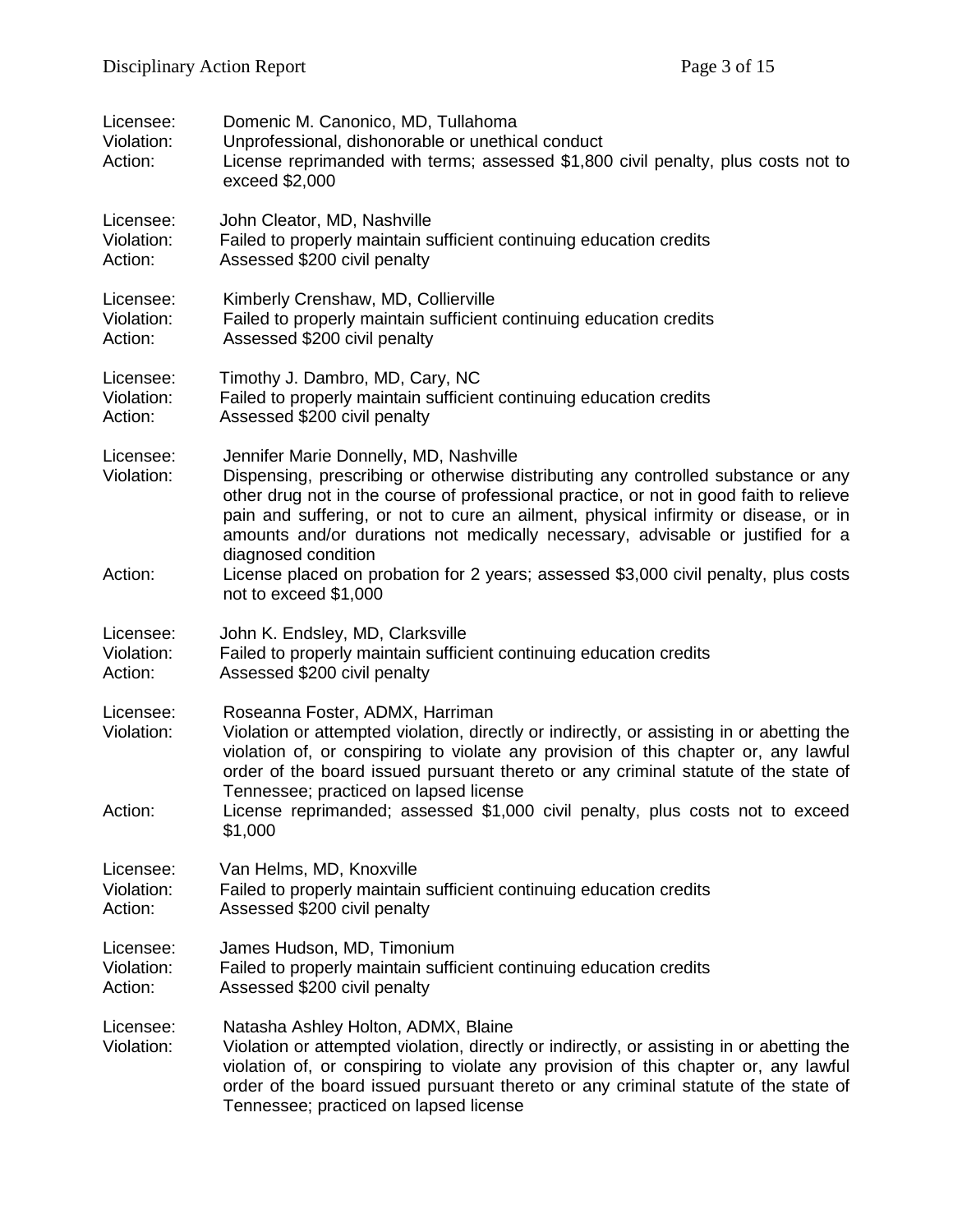| Action:                            | License reprimanded; assessed \$900 civil penalty, plus costs not to exceed<br>\$1,000                                                                                                                                                                                                                                                                                                                                                                                                                                                                                                                                                                                                                                                                                                                                                                                                                                                                                                                                                                                                                                                           |
|------------------------------------|--------------------------------------------------------------------------------------------------------------------------------------------------------------------------------------------------------------------------------------------------------------------------------------------------------------------------------------------------------------------------------------------------------------------------------------------------------------------------------------------------------------------------------------------------------------------------------------------------------------------------------------------------------------------------------------------------------------------------------------------------------------------------------------------------------------------------------------------------------------------------------------------------------------------------------------------------------------------------------------------------------------------------------------------------------------------------------------------------------------------------------------------------|
| Licensee:<br>Violation:            | Catherine L. Hughes, ADMX, Clarksville<br>Violation or attempted violation, directly or indirectly, or assisting in or abetting the<br>violation of, or conspiring to violate any provision of this chapter or, any lawful<br>order of the board issued pursuant thereto or any criminal statute of the state of<br>Tennessee; practiced on lapsed license                                                                                                                                                                                                                                                                                                                                                                                                                                                                                                                                                                                                                                                                                                                                                                                       |
| Action:                            | License reprimanded; assessed \$1,000 civil penalty, plus costs not to exceed<br>\$1,000                                                                                                                                                                                                                                                                                                                                                                                                                                                                                                                                                                                                                                                                                                                                                                                                                                                                                                                                                                                                                                                         |
| Licensee:                          | Erica L. Lunsford, AMDX, Maryville                                                                                                                                                                                                                                                                                                                                                                                                                                                                                                                                                                                                                                                                                                                                                                                                                                                                                                                                                                                                                                                                                                               |
| Violation:                         | Unprofessional, dishonorable or unethical conduct                                                                                                                                                                                                                                                                                                                                                                                                                                                                                                                                                                                                                                                                                                                                                                                                                                                                                                                                                                                                                                                                                                |
| Action:                            | License revoked; assessed costs not to exceed \$2,000                                                                                                                                                                                                                                                                                                                                                                                                                                                                                                                                                                                                                                                                                                                                                                                                                                                                                                                                                                                                                                                                                            |
| Licensee:                          | Gordon Meador Jr., MD, Flowood, MS                                                                                                                                                                                                                                                                                                                                                                                                                                                                                                                                                                                                                                                                                                                                                                                                                                                                                                                                                                                                                                                                                                               |
| Violation:                         | Failed to properly maintain sufficient continuing education credits                                                                                                                                                                                                                                                                                                                                                                                                                                                                                                                                                                                                                                                                                                                                                                                                                                                                                                                                                                                                                                                                              |
| Action:                            | Assessed \$200 civil penalty                                                                                                                                                                                                                                                                                                                                                                                                                                                                                                                                                                                                                                                                                                                                                                                                                                                                                                                                                                                                                                                                                                                     |
| Licensee:                          | William R. Mixon, MD, Knoxville                                                                                                                                                                                                                                                                                                                                                                                                                                                                                                                                                                                                                                                                                                                                                                                                                                                                                                                                                                                                                                                                                                                  |
| Violation:                         | Practiced on lapsed license                                                                                                                                                                                                                                                                                                                                                                                                                                                                                                                                                                                                                                                                                                                                                                                                                                                                                                                                                                                                                                                                                                                      |
| Action:                            | Assessed \$5,000 civil penalty                                                                                                                                                                                                                                                                                                                                                                                                                                                                                                                                                                                                                                                                                                                                                                                                                                                                                                                                                                                                                                                                                                                   |
| Licensee:<br>Violation:<br>Action: | Charles Dwight Morgan, MD, Mc Minnville<br>Gross health care liability or a pattern of continued or repeated health care liability,<br>ignorance, negligence or incompetence in the course of medical practice;<br>unprofessional dishonorable or unethical conduct; failed to adhere to Board Rules<br>regarding guidelines for issuing prescriptions or dispensing medications-in person,<br>electronically or over the internet; dispensing, prescribing or otherwise distributing<br>any controlled substance or any other drug not in the course of professional<br>practice, or not in good faith to relieve pain and suffering, or not to cure an ailment,<br>physical infirmity or disease, or in amounts and/or durations not medically<br>necessary, advisable or justified for a diagnosed condition; and dispensing,<br>prescribing or otherwise distributing to any person a controlled substance or other<br>drug if such person is addicted to the habit of controlled substances without<br>making a bona fide effect to cure the habit of such patient<br>License permanently surrendered; assessed costs not to exceed \$5,000 |
| Licensee:                          | Richard Peek, MD, Nashville                                                                                                                                                                                                                                                                                                                                                                                                                                                                                                                                                                                                                                                                                                                                                                                                                                                                                                                                                                                                                                                                                                                      |
| Violation:                         | Failed to properly maintain sufficient continuing education credits                                                                                                                                                                                                                                                                                                                                                                                                                                                                                                                                                                                                                                                                                                                                                                                                                                                                                                                                                                                                                                                                              |
| Action:                            | Assessed \$200 civil penalty                                                                                                                                                                                                                                                                                                                                                                                                                                                                                                                                                                                                                                                                                                                                                                                                                                                                                                                                                                                                                                                                                                                     |
| Licensee:                          | Paul Russell, MD, Nashville                                                                                                                                                                                                                                                                                                                                                                                                                                                                                                                                                                                                                                                                                                                                                                                                                                                                                                                                                                                                                                                                                                                      |
| Violation:                         | Failed to properly maintain sufficient continuing education credits                                                                                                                                                                                                                                                                                                                                                                                                                                                                                                                                                                                                                                                                                                                                                                                                                                                                                                                                                                                                                                                                              |
| Action:                            | Assessed \$200 civil penalty                                                                                                                                                                                                                                                                                                                                                                                                                                                                                                                                                                                                                                                                                                                                                                                                                                                                                                                                                                                                                                                                                                                     |
| Licensee:                          | Amanda Nicole Sauls, AMDX, Bruceton                                                                                                                                                                                                                                                                                                                                                                                                                                                                                                                                                                                                                                                                                                                                                                                                                                                                                                                                                                                                                                                                                                              |
| Violation:                         | Unlicensed practice                                                                                                                                                                                                                                                                                                                                                                                                                                                                                                                                                                                                                                                                                                                                                                                                                                                                                                                                                                                                                                                                                                                              |
| Action:                            | Assessed \$200 civil penalty                                                                                                                                                                                                                                                                                                                                                                                                                                                                                                                                                                                                                                                                                                                                                                                                                                                                                                                                                                                                                                                                                                                     |
| Licensee:                          | Evelyn Sevilla, MD, Knoxville                                                                                                                                                                                                                                                                                                                                                                                                                                                                                                                                                                                                                                                                                                                                                                                                                                                                                                                                                                                                                                                                                                                    |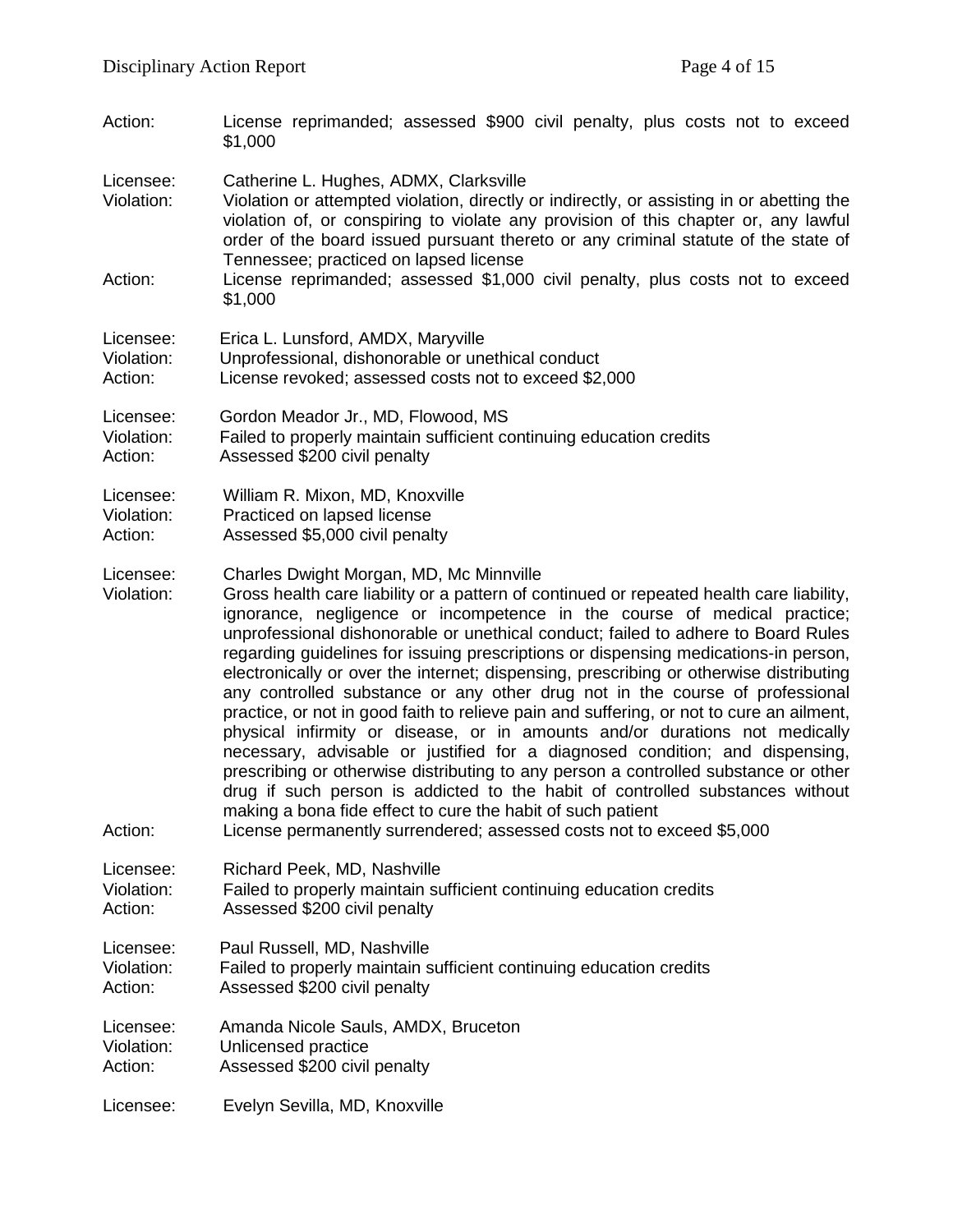| Violation:<br>Action:   | Unprofessional, dishonorable or unethical conduct<br>License reprimanded with terms; assessed \$2,600 civil penalty, plus costs not to<br>exceed \$1,000                                                                                                                       |
|-------------------------|--------------------------------------------------------------------------------------------------------------------------------------------------------------------------------------------------------------------------------------------------------------------------------|
| Licensee:<br>Violation: | Myron Cornel Stokes, MD, Collierville<br>Disciplinary action against a person licensed to practice medicine by another state<br>or territory of the United States for any acts or omissions that would constitute<br>grounds for discipline of a person licensed in this state |
| Action:                 | License suspended indefinitely; assessed costs not to exceed \$1,000                                                                                                                                                                                                           |
| Licensee:               | Robert E. Windsor, Jr., MD, Marietta, GA                                                                                                                                                                                                                                       |
| Violation:              | Disciplinary action against a person licensed to practice medicine by another state<br>or territory of the United States for any acts or omissions that would constitute<br>grounds for discipline of a person licensed in this state                                          |
| Action:                 | License reprimanded with terms; assessed \$1,000 civil penalty, plus costs not to<br>exceed \$1000                                                                                                                                                                             |

# **BOARD OF MEDICAL EXAMINERS' COMMITTEE ON POLYSOMNOGRAPHY**

| Licensee:<br>Violation: | Anna Marie Ealy, Polysomnography, Olive Branch, MS<br>Guilty of making false or misleading statements or committing fraud in procuring a<br>license  |
|-------------------------|------------------------------------------------------------------------------------------------------------------------------------------------------|
| Action:                 | License suspended for 3 months, then immediately placed on probation for 1 year;<br>assessed \$1,100 civil penalty, plus costs not to exceed \$4,000 |
| Licensee:               | Kevin Leddy, Polysomnography, Portland                                                                                                               |
| Violation:              | Engaged in unlicensed practice                                                                                                                       |
| Action:                 | Assessed \$400 civil penalty                                                                                                                         |
| Licensee:               | Michelle Rae Trotter, Polysomnography, White Bluff                                                                                                   |
| Violation:              | Engaged in unlicensed practice                                                                                                                       |
| Action:                 | Assessed \$250 civil penalty                                                                                                                         |

#### **BOARD OF NURSING**

Licensee: Kammie Anderson, RN/APRN, Hendersonville<br>Violation: Unfit or incompetent by reason of negligence. Unfit or incompetent by reason of negligence, habits or other cause; addicted to alcohol or drugs to the degree of interfering with nursing duties; and guilty of unprofessional conduct, to wit: unauthorized use or removal of narcotics, drugs, supplies or equipment from any health care facility, school, institution or other work place location; being under the influence of alcoholic beverages, or under the influence of drugs which impair judgment while on duty in any health care facility, school, institution or other work place location; and engaging in acts of dishonesty which relate to the practice of nursing Action: RN license and APRN certificate summarily suspended; must cease and desist the practice of nursing in the State of Tennessee

Licensee: Charlene S. Arnold, RN, Medina<br>Violation: Unfit or incompetent by reason of

Unfit or incompetent by reason of negligence, habits or other cause; and quilty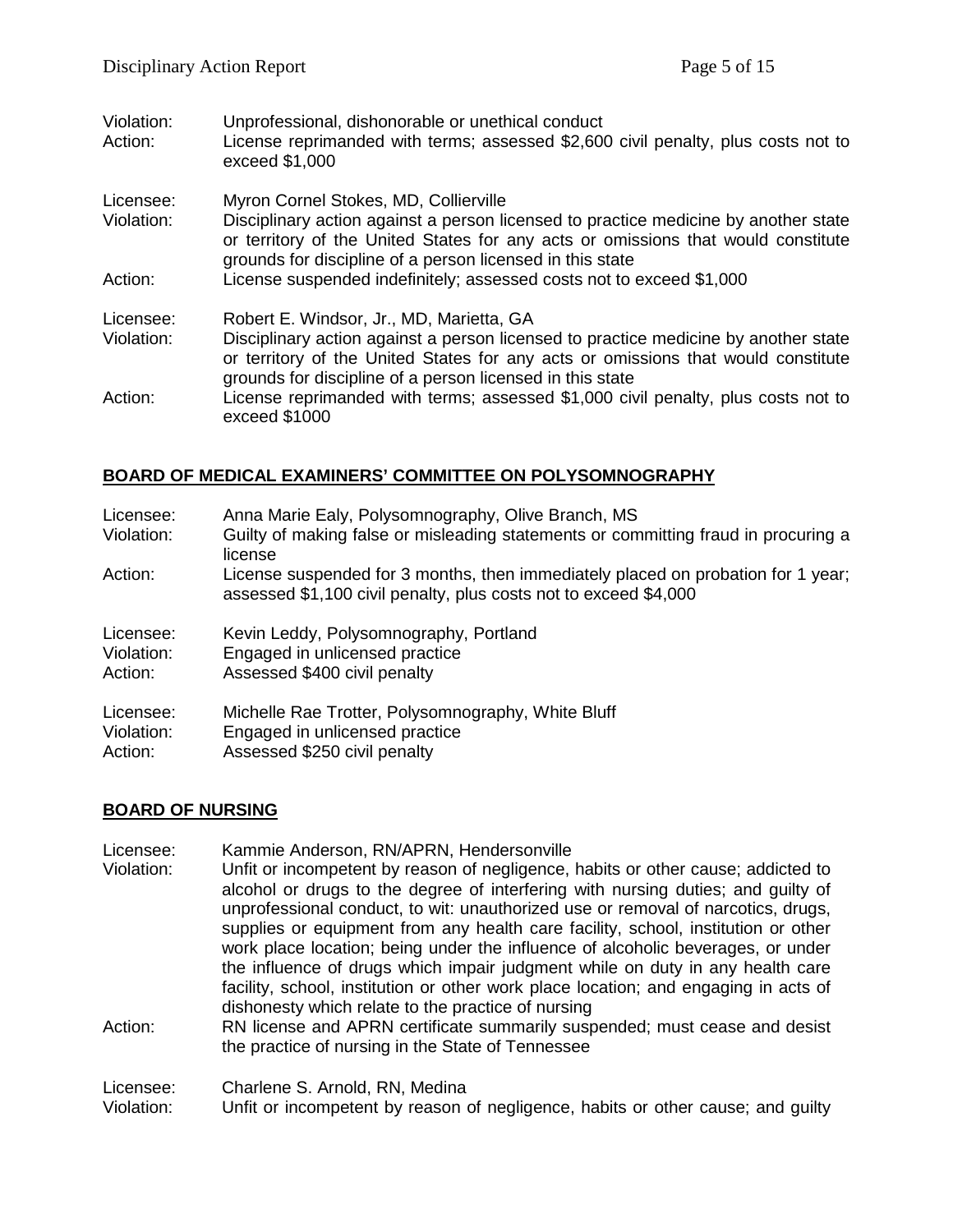of unprofessional conduct

Action: License summarily suspended; must cease and desist the practice of nursing in the State of Tennessee

#### Licensee: Kendra Cellucci, RN, Nashville

- Violation: Guilty of a crime; guilty of fraud or deceit in procuring or attempting to procure a license to practice nursing; and guilty of unprofessional conduct, to wit: unauthorized use or removal of narcotics, drugs, supplies or equipment from any health care facility, school, institution or other work place location; and engaging in acts of dishonesty which relate to the practice of nursing
- Action: License suspended; suspension stayed; license placed on probation to run concurrent with Tennessee Professional Assistance Program monitoring agreement but for no less than three years

#### Licensee: Jennifer Elaine Daniel, RN, Mount Juliet

- Violation: Unfit or incompetent by reason of negligence, habits or other cause; and guilty of unprofessional conduct, to wit: failure to maintain a record for each patient which accurately reflects the nursing problems and interventions for the patient and/or failure to maintain a record for each patient which accurately reflects the name and title of the nurse providing care; abandoning or neglecting a patient requiring nursing care; and making false or materially incorrect, inconsistent or unintelligible entries in any patient records or in the records of any health care facility, school, institution or other work place location pertaining to the obtaining, possessing or administration of any controlled substance as defined in the Federal Controlled Substances Act
- Action: License suspended; suspension stayed; license placed on probation to run concurrent with Tennessee Professional Assistance Program monitoring agreement but for no less than three years

Licensee: Dana Freeze, RN, Hornbeak

- Violation: Addicted to alcohol or drugs to the degree of interfering with nursing duties; and guilty of unprofessional conduct, to wit: making false or materially incorrect, inconsistent or unintelligible entries in any patient records or in the records of any health care facility, school, institution or other work place location pertaining to the obtaining, possessing or administration of any controlled substance as defined in the Federal Controlled Substances Act; and unauthorized use or removal of narcotics, drugs, supplies or equipment from any health care facility, school, institution or other work place location
- Action: License suspended; suspension stayed; license placed on probation to run concurrent with Tennessee Professional Assistance Program but for no less than five years

#### Licensee: Summer Hartman, LPN, Dunlap Violation: Failed to pay student loan Action: License suspended

# Licensee: Martha Hastings, RN, Kingston Springs

Violation: Unfit or incompetent by reason of negligence, habits or other cause; addicted to alcohol or drugs to the degree of interfering with nursing duties; and guilty of unprofessional conduct, to wit: making false or materially incorrect, inconsistent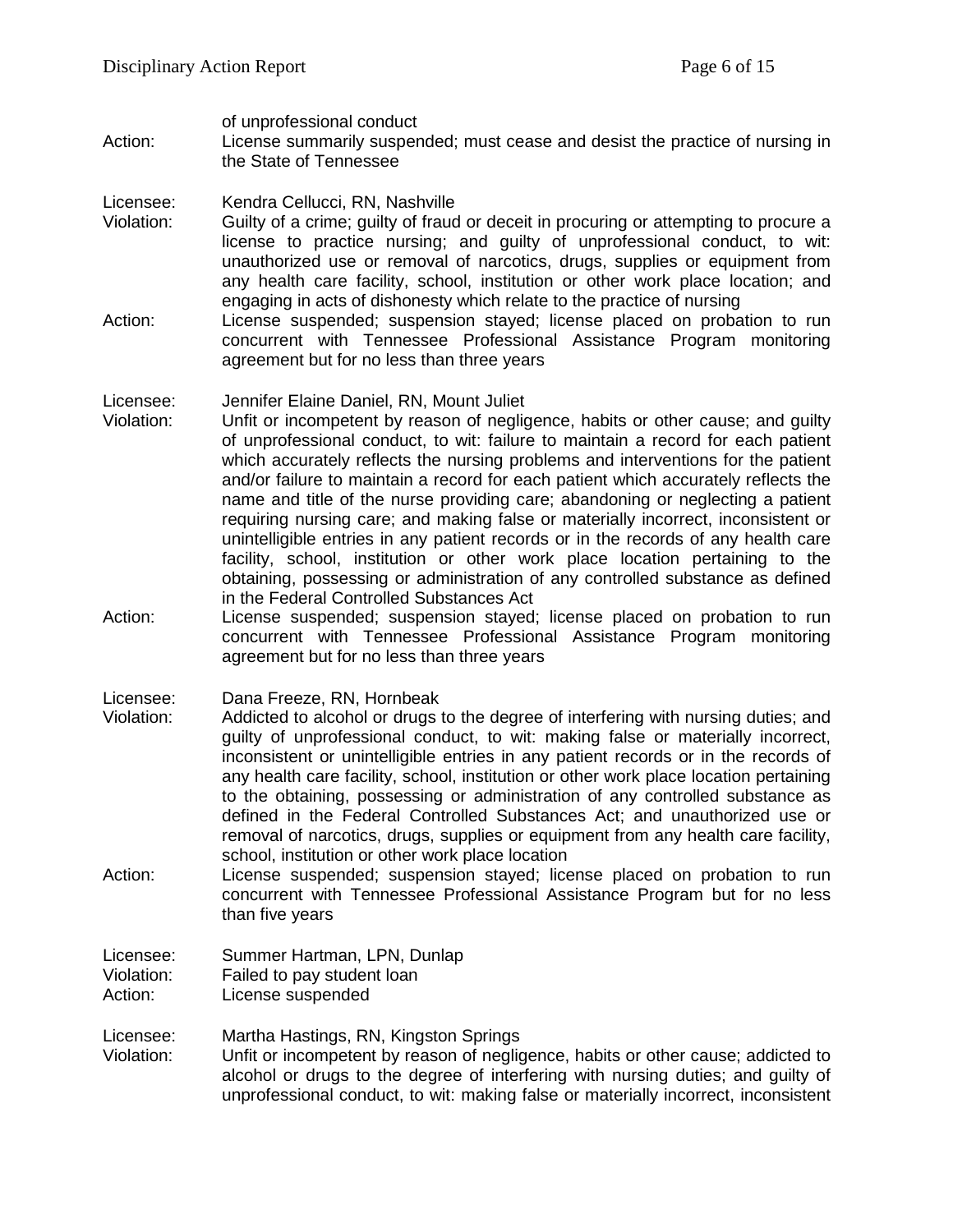or unintelligible entries in any patient records or in the records of any health care facility, school, institution or other work place location pertaining to the obtaining, possessing or administration of any controlled substance as defined in the Federal Controlled Substances Act; and unauthorized use or removal of narcotics, drugs, supplies or equipment from any health care facility, school, institution or other work place location

Action: License suspended with terms

Licensee: Maggie L. Hoffman, RN, Dayton

- Violation: Unfit or incompetent by reason of negligence, habits or other cause; addicted to alcohol or drugs to the degree of interfering with nursing duties; and guilty of unprofessional conduct, to wit: making false or materially incorrect, inconsistent or unintelligible entries in any patient records or in the records of any health care facility, school, institution or other work place location pertaining to the obtaining, possessing or administration of any controlled substance as defined in the Federal Controlled Substances Act; and unauthorized use or removal of narcotics, drugs, supplies or equipment from any health care facility, school, institution or other work place location
- Action: License suspended with terms

#### Licensee: Bethany T. Jenkins, RN, Sevierville

Violation: Unfit or incompetent by reason of negligence, habits or other cause; addicted to alcohol or drugs to the degree of interfering with nursing duties; and guilty of unprofessional conduct, to wit: making false or materially incorrect, inconsistent or unintelligible entries in any patient records or in the records of any health care facility, school, institution or other work place location pertaining to the obtaining, possessing or administration of any controlled substance as defined in the Federal Controlled Substances Act; unauthorized use or removal of narcotics, drugs, supplies or equipment from any health care facility, school, institution or other work place location; the use of any intoxicating beverage or the illegal use of any narcotic or dangerous drug while on duty in any health care facility, school, institution, or other work place location; being under the influence of alcoholic beverages, or under the influence of drugs which impair judgment while on duty in any health care facility, school, institution or other work place location; and engaging in acts of dishonesty which relate to the practice of nursing

Action: License voluntarily surrendered

Licensee: Lorenzo B. Kamanda, LPN, Johnson City

- Violation: Guilty of a crime; unfit or incompetent by reason of negligence, habits or other cause; and guilty of unprofessional conduct, to wit: intentionally or negligently causing physical or emotional injury to a patient
- Action: License summarily suspended; must cease and desist the practice of nursing in the State of Tennessee

Licensee: Connie Kaseta, RN, Tallahassee, FL Violation: Failed to pay student loan<br>Action: License suspended License suspended

Licensee: Lisa Lail, RN, Oak Ridge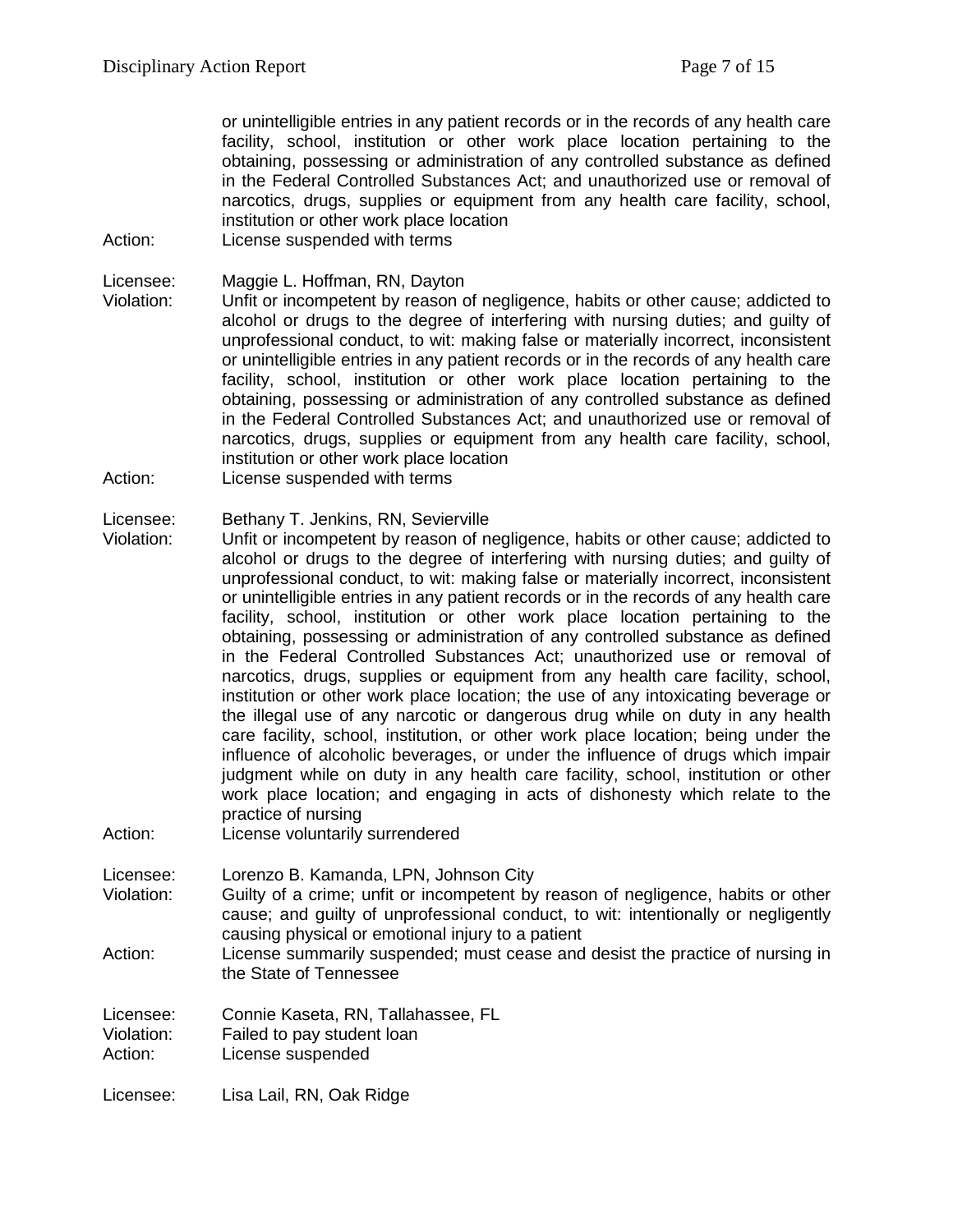- Violation: Unfit or incompetent by reason of negligence, habits or other cause; addicted to alcohol or drugs to the degree of interfering with nursing duties; and guilty of unprofessional conduct, to wit: the use of any intoxicating beverage or the illegal use of any narcotic or dangerous drug while on duty in any health care facility, school, institution, or other work place location; and being under the influence of alcoholic beverages, or under the influence of drugs which impair judgment while on duty in any health care facility, school, institution or other work place location
- Action: License suspended; suspension stayed; license placed on probation to run concurrent with Tennessee Professional Assistance Program but for no less than three years

Licensee: Dyana Moore, RN, Powell Violation: Failed to pay student loan Action: License suspended

Licensee: Scarlet Redpath (Simpkins), RN, Sevierville

- Violation: Unfit or incompetent by reason of negligence, habits or other cause; addicted to alcohol or drugs to the degree of interfering with nursing duties; and guilty of unprofessional conduct, to wit: intentionally or negligently causing physical or emotional injury to a patient; making false or materially incorrect, inconsistent or unintelligible entries in any patient records or in the records of any health care facility, school, institution or other work place location pertaining to the obtaining, possessing or administration of any controlled substance as defined in the Federal Controlled Substances Act; unauthorized use or removal of narcotics, drugs, supplies or equipment from any health care facility, school, institution or other work place location; the use of any intoxicating beverage or the illegal use of any narcotic or dangerous drug while on duty in any health care facility, school, institution, or other work place location; and being under the influence of alcoholic beverages, or under the influence of drugs which impair judgment while on duty in any health care facility, school, institution or other work place location
- Action: License suspended; suspension stayed; license placed on probation to run concurrent with Tennessee Professional Assistance Program but for no less than three years

Licensee: Stephanie V. Scott, LPN, Adamsville

Violation: Guilty of a crime; and guilty of unprofessional conduct, to wit: making false or materially incorrect, inconsistent or unintelligible entries in any patient records or in the records of any health care facility, school, institution or other work place location pertaining to the obtaining, possessing or administration of any controlled substance as defined in the Federal Controlled Substances Act; unauthorized use or removal of narcotics, drugs, supplies or equipment from any health care facility, school, institution or other work place location; impersonating another licensed practitioner; the use of any intoxicating beverage or the illegal use of any narcotic or dangerous drug while on duty in any health care facility, school, institution, or other work place location; and being under the influence of alcoholic beverages, or under the influence of drugs which impair judgment while on duty in any health care facility, school, institution or other work place location

Action: License voluntarily surrendered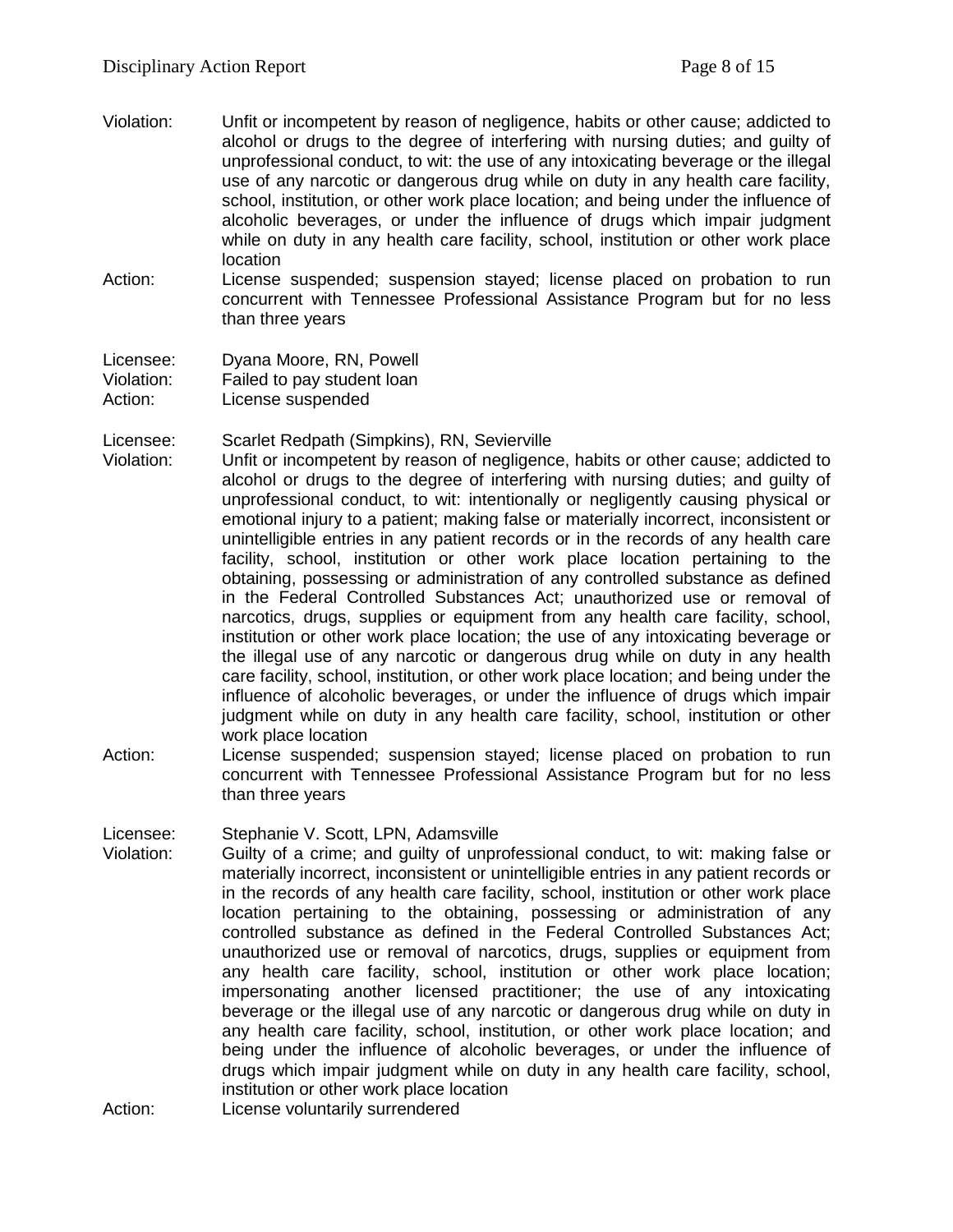Licensee: Kerri Troxel, LPN, Cadiz, KY Violation: Failed to pay student loan Action: License suspended

#### Licensee: Michelle Vincent, LPN, Pulaski

- Violation: Guilty of a crime; unfit or incompetent by reason of negligence, habits or other cause; addicted to alcohol or drugs to the degree of interfering with nursing duties; and guilty of unprofessional conduct, to wit: intentionally or negligently causing physical or emotional injury to a patient; abandoning or neglecting a patient requiring nursing care; making false or materially incorrect, inconsistent or unintelligible entries in any patient records or in the records of any health care facility, school, institution or other work place location pertaining to the obtaining, possessing or administration of any controlled substance as defined in the Federal Controlled Substances Act; unauthorized use or removal of narcotics, drugs, supplies or equipment from any health care facility, school, institution or other work place location; practicing professional nursing in this state on a lapsed (state) license or beyond the period of a valid temporary permit; exercising undue influence on the patient including the promotion of sale of services, goods, appliances, or drugs in such a manner as to exploit the patient for financial gain of the nurse or third party; and engaging in acts of dishonesty which relate to the practice of nursing
- Action: License voluntarily surrendered; assessed costs not to exceed \$300
- Licensee: Catherine A. Wallis, LPN, Kingsport
- Violation: Guilty of unprofessional conduct, to wit: unauthorized use or removal of narcotics, drugs, supplies or equipment from any health care facility, school, institution or other work place location
- Action: License suspended with terms

# **BOARD OF NURSING HOME ADMINISTRATORS**

Licensee: Jane A. Roberts, NHA, Knoxville

- Violation: Failed to adhere to rules and/or statute regarding licensure and general rules governing Nursing Home Administrators; unfit or incompetent by reasons of negligence, habits or other causes
- Action: License voluntary retired with terms

# **BOARD OF PHARMACY**

Licensee: Ashley G. Brown, RT, Horn Lake, MS

Violation: Being guilty of dishonorable, immoral, unethical or unprofessional conduct; engaging in conduct prohibited or made unlawful by any of the provisions of parts 2-5 of this chapter or any other laws of the state or of the United States relating to drugs or to the practice of pharmacy; failed to adhere to rules and/or statute, it is unlawful for any person…to possess, sell, barter, or give any (legend) drug except upon prescription; it is unlawful for any person…to obtain or attempt to obtain a legend drug…by subterfuge; it is unlawful to have possession of a drug without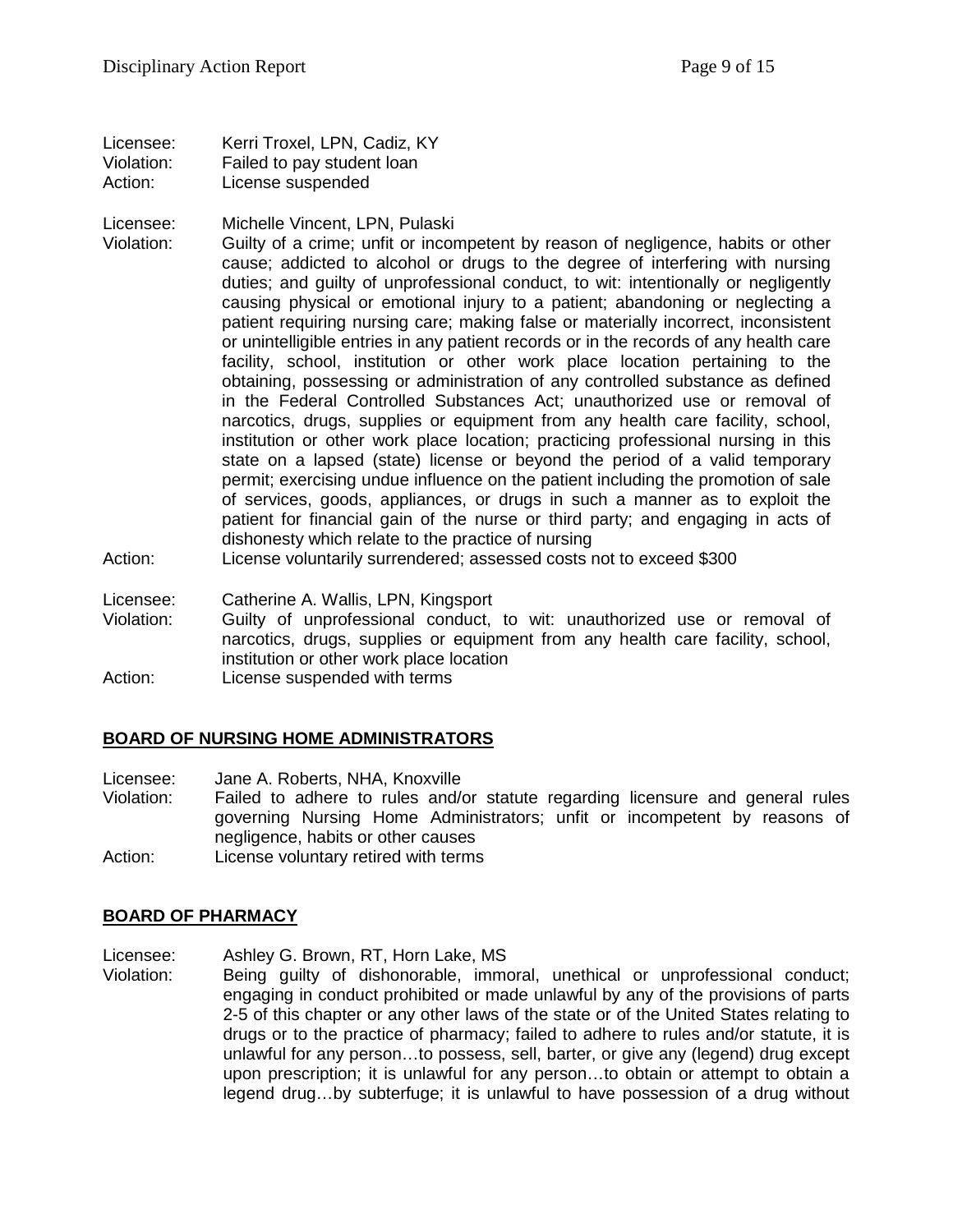first having a valid prescription from a licensed prescriber Action: License placed on probation for 3 years with terms; assessed \$500 civil penalty Licensee: Cardinal Health, Pharmacy#3651, Algood Violation: Failed to adhere to rules and/or statute regarding standards of practice, physical requirements; unprofessional conduct Action: License reprimanded with terms; assessed costs not to exceed \$10,000 Licensee: Carli Jolet Ferrera, RT, Arlington Violation: Being guilty of dishonorable, immoral, unethical or unprofessional conduct; Action: License suspended for six months then placed on probation for 2 years with terms Licensee: Chris Flynn, RT, Jonesborough Violation: Being guilty of dishonorable, immoral, unethical or unprofessional conduct;; engaging in conduct prohibited or made unlawful by any of the provisions of parts 2-5 of this chapter or any other laws of the state or of the United States relating to drugs or to the practice of pharmacy; failed to adhere to rules and/or statute; it is unlawful for any person…to possess, sell, barter, or give any (legend) drug except upon prescription; it is unlawful for any person…to obtain or attempt to obtain a legend drug…by subterfuge; it is unlawful to have possession of a drug without first having a valid prescription from a licensed prescriber Action: License placed on probation for 3 years with terms; assessed \$500 civil penalty Licensee: Tiffany Faith Hamlet, RT, Ripley Violation: Been addicted to the use of alcohol, narcotics or other drugs; engaging in conduct prohibited or made unlawful by any of the provisions of parts 2-5 of this chapter or any other laws of the state or of the United States relating to drugs or to the practice of pharmacy; been guilty of dishonorable, immoral, unethical or unprofessional conduct; failed to adhere to rules and/or statute, as follows: it is unlawful for any person to knowingly or intentionally acquire or obtain, or attempt to acquire to obtain, possession of a controlled substance by misrepresentation, fraud, forgery, deception, or subterfuge Action: Registration revoked; assessed costs not to exceed \$10,000 Licensee: Anna Maria McCraw, RT, Nashville Violation: Being guilty of dishonorable, immoral, unethical or unprofessional conduct; engaging in conduct prohibited or made unlawful by any of the provisions of parts 2-5 of this chapter or any other laws of the state or of the United States relating to drugs or to the practice of pharmacy; failed to adhere to rules and/or statute, it is unlawful for any person to knowingly or intentionally acquire or obtain, or attempt to acquire to obtain, possession of a controlled substance by misrepresentation, fraud, forgery, deception or subterfuge Action: Registration voluntarily surrendered Licensee: Deena Nance, RT, Paris Violation: Being guilty of dishonorable, immoral, unethical or unprofessional conduct; being addicted to the use of alcohol, narcotics or other drugs; it is unlawful for any person…to possess, sell, barter, or give any (legend) drug except upon prescription; it is unlawful for any person…to obtain or attempt to obtain a legend drug…by subterfuge; it is unlawful to have possession of a drug without first having a valid prescription from a licensed prescriber; it is unlawful for any person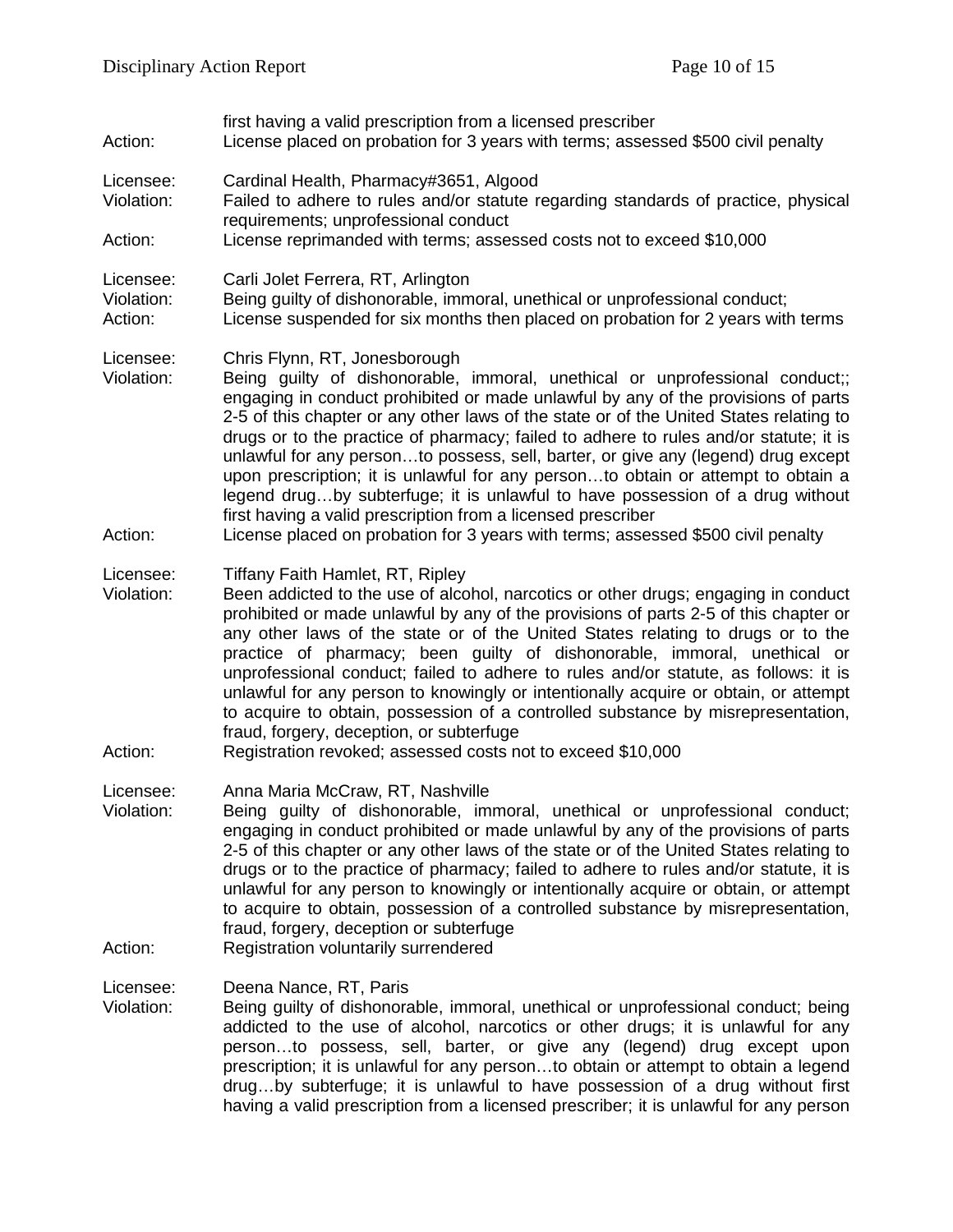| Action:                            | to knowingly or intentionally acquire or obtain, or attempt to acquire to obtain,<br>possession of a controlled substance by misrepresentation, fraud, forgery,<br>deception or subterfuge<br>Registration voluntarily surrendered                                                                                                                                                                                                                                                                                                                                                                                                                                                                                                                           |
|------------------------------------|--------------------------------------------------------------------------------------------------------------------------------------------------------------------------------------------------------------------------------------------------------------------------------------------------------------------------------------------------------------------------------------------------------------------------------------------------------------------------------------------------------------------------------------------------------------------------------------------------------------------------------------------------------------------------------------------------------------------------------------------------------------|
| Licensee:<br>Violation:<br>Action: | Palmer L. Payne, RT, Franklin<br>Engaging in conduct prohibited or made unlawful by any of the provisions of parts<br>2-5 of this chapter or any other laws of the state or of the United States relating to<br>drugs or to the practice of pharmacy; been guilty of dishonorable, immoral,<br>unethical or unprofessional conduct; failed to adhere to rules and/or statute, as<br>follows: it is unlawful for any personto possess, sell, barter, or give any (legend)<br>drug except upon prescription; it is unlawful for any personto obtain or attempt to<br>obtain a legend drugby subterfuge; it is unlawful to have possession of a drug<br>without first having a valid prescription from a licensed prescriber<br>License voluntarily surrendered |
| Licensee:<br>Violation:<br>Action: | Vontyna Liquita Phillips, RT, Memphis<br>Failed to pay student loan<br>License suspended                                                                                                                                                                                                                                                                                                                                                                                                                                                                                                                                                                                                                                                                     |
| Licensee:<br>Violation:<br>Action: | Ryan Andrew Schweer, RT, Powell<br>Being guilty of dishonorable, immoral, unethical or unprofessional conduct; failed<br>to comply with a lawful order or duly promulgated rule of the board; engaging in<br>conduct prohibited or made unlawful by any of the provisions of parts 2-5 of this<br>chapter or any other laws of the state or of the United States relating to drugs or to<br>the practice of pharmacy; failed to adhere to rules and/or statute, it is unlawful for<br>any person to knowingly or intentionally acquire or obtain, or attempt to acquire to<br>obtain, possession of a controlled substance by misrepresentation, fraud, forgery,<br>deception or subterfuge<br><b>Registration revoked</b>                                   |
| Licensee:<br>Violation:<br>Action: | Kimberly Mae Thompson, RT, Henning<br>Failed to comply with lawful order or duly promulgated rule of the Board; failed to<br>adhere to rules and/or statute, as follows: any person acting as a pharmacy<br>technician shall register with the board by submitting a complete application on a<br>form prescribed by the Board<br>Assessed \$100 civil penalty                                                                                                                                                                                                                                                                                                                                                                                               |
| Licensee:<br>Violation:<br>Action: | Unity Home Medical, LLC, manufacturer, wholesaler, distributor, Germantown<br>Failed to adhere to rules and/or statute regarding minimum requirements for<br>general operation; failed to comply with a lawful order or duly promulgated rule of<br>the Board<br>Assessed \$750 civil penalty                                                                                                                                                                                                                                                                                                                                                                                                                                                                |
| Licensee:<br>Violation:            | Stacy Lynne Williams, RT, Jackson<br>Engaging in conduct prohibited or made unlawful by any of the provisions of parts<br>2-5 of this chapter or any other laws of the state or of the United States relating to<br>drugs or to the practice of pharmacy; been guilty of dishonorable, immoral,<br>unethical or unprofessional conduct; failed to adhere to rules and/or statute, as<br>follows: it is unlawful for any personto possess, sell, barter, or give any (legend)<br>drug except upon prescription; it is unlawful for any personto obtain or attempt to                                                                                                                                                                                          |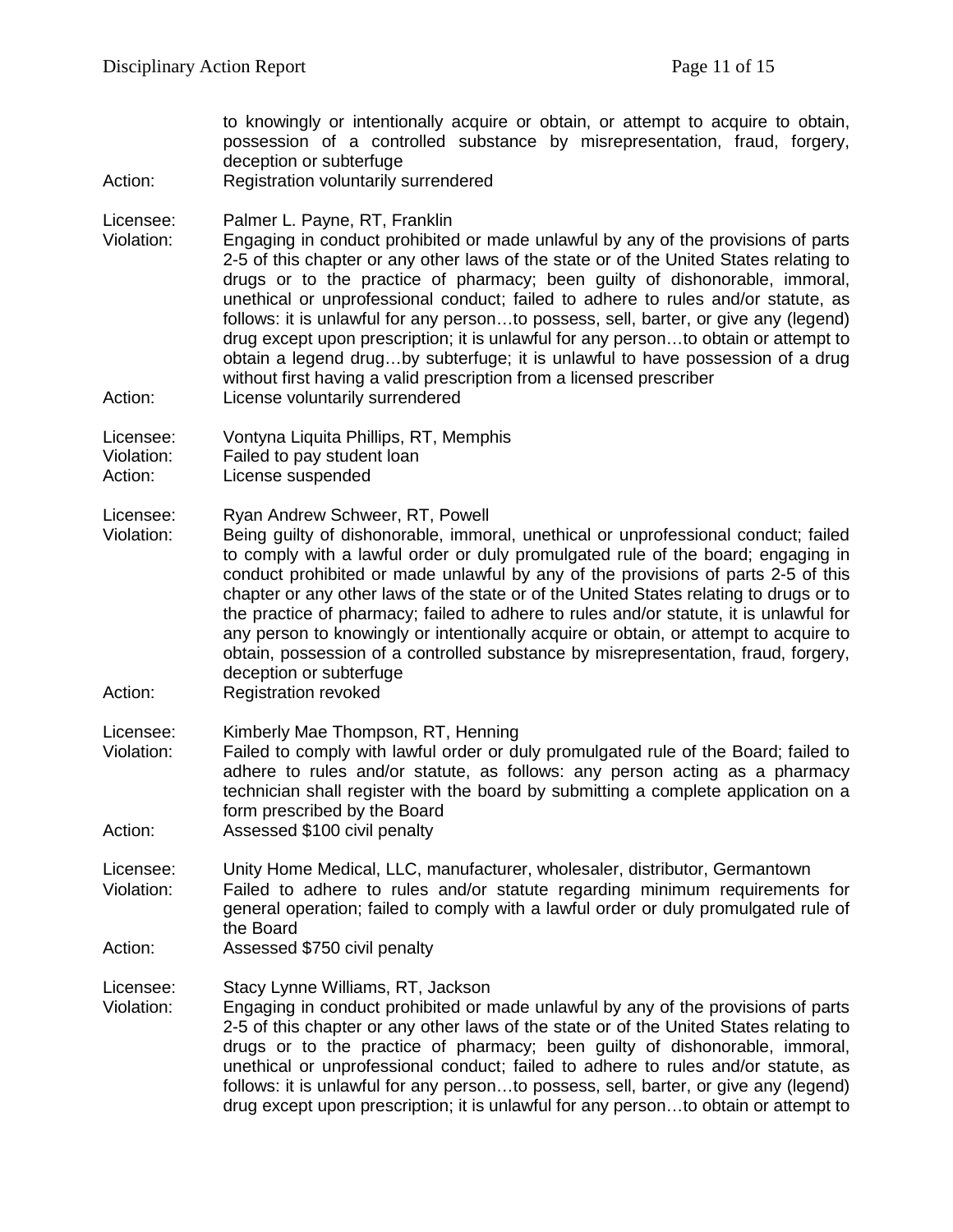obtain a legend drug…by subterfuge; it is unlawful to have possession of a drug without first having a valid prescription from a licensed prescriber Action: Registration revoked

# **BOARD OF PSYCHOLOGY**

| Licensee:<br>Violation:            | William F. Blackerby, PhD, Knoxville<br>Unprofessional dishonorable, or unethical conduct, making false statements or<br>representations, being guilty of fraud or deceit in obtaining admission to practice or<br>being guilty of fraud or deceit in the course of professional practice; failed to adhere<br>to rules and/or statute regarding continuing education                                                                                               |
|------------------------------------|---------------------------------------------------------------------------------------------------------------------------------------------------------------------------------------------------------------------------------------------------------------------------------------------------------------------------------------------------------------------------------------------------------------------------------------------------------------------|
| Action:                            | License reprimanded with terms; assessed \$200 civil penalty, plus costs not to<br>exceed \$3,000                                                                                                                                                                                                                                                                                                                                                                   |
| Licensee:<br>Violation:            | Bruce Edward Compas, PhD, Nashville<br>Unprofessional dishonorable, or unethical conduct, making false statements or<br>representations, being guilty of fraud or deceit in obtaining admission to practice or<br>being guilty of fraud or deceit in the course of professional practice; failed to adhere<br>to rules and/or statute regarding continuing education                                                                                                |
| Action:                            | License reprimanded; assessed \$200 civil penalty, plus costs not to exceed \$3,000                                                                                                                                                                                                                                                                                                                                                                                 |
| Licensee:<br>Violation:            | Tamra A. Fagan, PhD, Franklin<br>Unprofessional dishonorable, or unethical conduct, failed to adhere to rules and/or<br>statute regarding continuing education                                                                                                                                                                                                                                                                                                      |
| Action:                            | License reprimanded with terms; assessed \$100 civil penalty, plus costs not to<br>exceed \$3,000                                                                                                                                                                                                                                                                                                                                                                   |
| Licensee:<br>Violation:<br>Action: | Sandra L. Kilpatrick, PhD, Ringgold, GA<br>Unprofessional dishonorable, or unethical conduct<br>License placed on probation for 5 years with terms; plus costs not to exceed \$4,000                                                                                                                                                                                                                                                                                |
| Licensee:<br>Violation:            | Amy R. Mariaskin, PhD, Nashville<br>Unprofessional dishonorable, or unethical conduct, violation or attempted violation,<br>directly or indirectly, or assisting in or abetting the violation of, or conspiring to<br>violate any provision of this chapter or any lawful order of the Board pursuant<br>thereto, or any criminal statute of the State of Tennessee                                                                                                 |
| Action:                            | License reprimanded with terms; assessed \$1,800 civil penalty, plus costs not to<br>exceed \$3,000                                                                                                                                                                                                                                                                                                                                                                 |
| Licensee:<br>Violation:            | Stephen L. Owens, PhD, Johnson City<br>Unprofessional dishonorable, or unethical conduct, making false statements or<br>representations, being guilty of fraud or deceit in obtaining admission to practice or<br>being guilty of fraud or deceit in the course of professional practice; failed to adhere<br>to rules and/or statute regarding professional ethics, patient records; violated ethical<br>principles of Psychologists and Code of Conduct Standards |
| Action:                            | License voluntarily surrendered                                                                                                                                                                                                                                                                                                                                                                                                                                     |

# **BOARD OF RESPIRATORY CARE**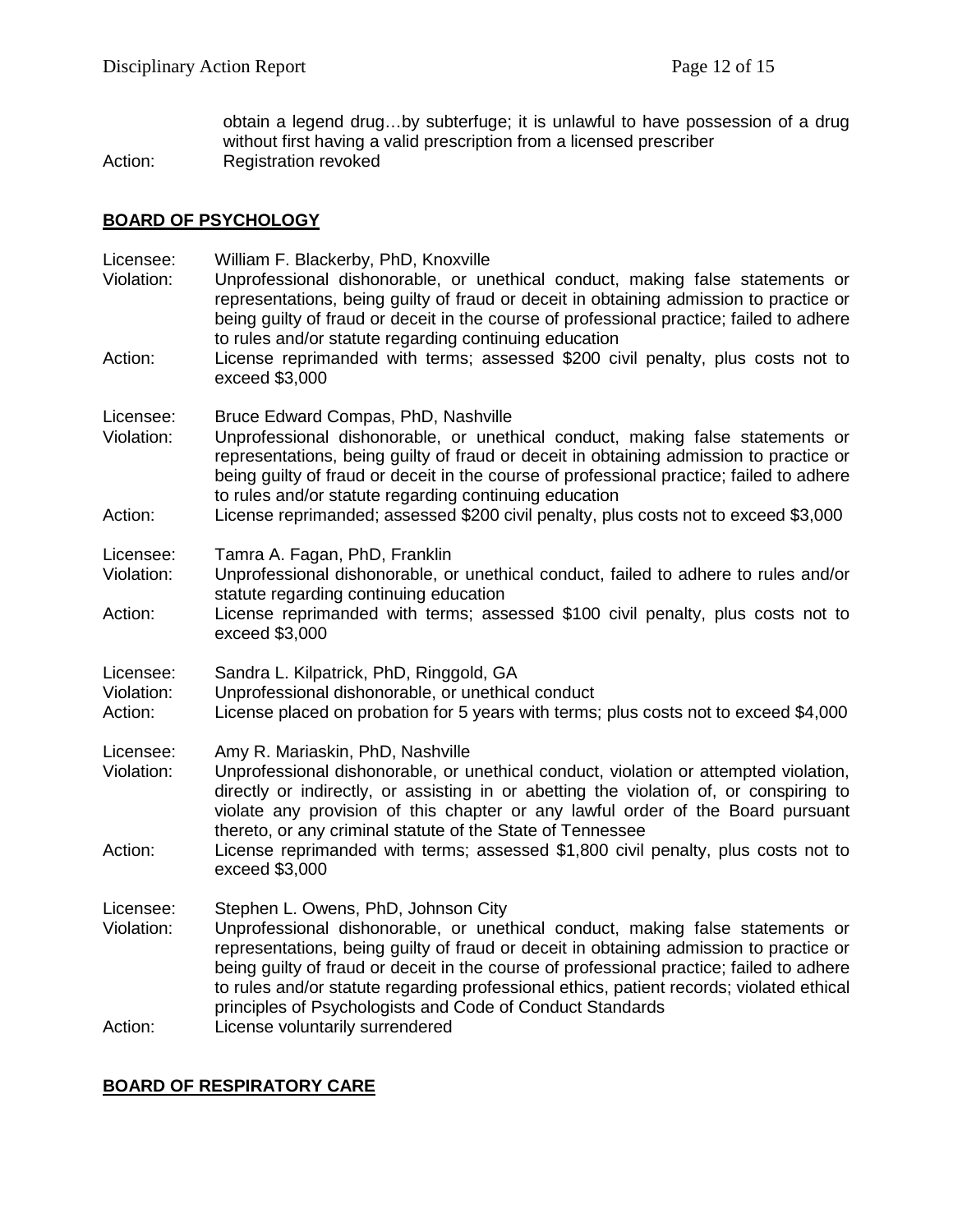| Licensee:<br>Violation:<br>Action: | Frank J. Peterson, CRT, Nashville<br>Violation or attempted violation, directly or indirectly, assisting in or abetting the<br>violation of, or conspiring to violate, any provision of this chapter or any lawful<br>order of the board; engaging in the practice of respiratory care when mentally or<br>physically unable to safely do so<br>License voluntarily surrendered with terms; plus costs not to exceed \$500 |
|------------------------------------|----------------------------------------------------------------------------------------------------------------------------------------------------------------------------------------------------------------------------------------------------------------------------------------------------------------------------------------------------------------------------------------------------------------------------|
| Licensee:<br>Violation:<br>Action: | Phillip D. Tidwell, RRT, Dyersburg<br>Immoral, unethical, unprofessional or dishonorable conduct; violation or attempted<br>violation, directly or indirectly, assisting in or abetting the violation of, or conspiring<br>to violate, any provision of this chapter or any lawful order of the board<br>License voluntarily surrendered with terms; assessed \$300 civil penalty, plus costs<br>not to exceed \$800       |

# **BOARD OF VETERINARY MEDICAL EXAMINERS**

| Licensee:  | Jennifer Armstrong, DVM, Knoxville |
|------------|------------------------------------|
| Violation: | Failed to pay student loan         |
| Action:    | License suspended                  |

# **DIVISION OF EMERGENCY MEDICAL SERVICES**

| Licensee:<br>Violation:            | Jacob Austin Cavallo, AEMT Arlington<br>Violation or attempted violation or assisting in or abetting the violation of or<br>conspiring to violate any of the following; any provision of this part; any rule or<br>regulation of the board; unethical practices and conduct |
|------------------------------------|-----------------------------------------------------------------------------------------------------------------------------------------------------------------------------------------------------------------------------------------------------------------------------|
| Action:                            | License placed on probation for 3 years with terms                                                                                                                                                                                                                          |
| Licensee:<br>Violation:            | Toby J. Climer, EMT-P, Lebanon<br>Violation or attempted violation or assisting in or abetting the violation of or<br>conspiring to violate any of the following; any provision of this part; any rule or<br>regulation of the board; unethical practices and conduct       |
| Action:                            | License placed on probation for 3 years with terms                                                                                                                                                                                                                          |
| Licensee:<br>Violation:            | David W. Dorminey, EMT-P, Allons<br>Violation or attempted violation or assisting in or abetting the violation of or<br>conspiring to violate any of the following; any provision of this part; any rule or<br>regulation of the board; unethical practices and conduct     |
| Action:                            | License suspended with terms; suspension stayed for 120 days pending an<br>evaluation approved by the Tennessee Professional Assistance Program                                                                                                                             |
| Licensee:<br>Violation:<br>Action: | Bruce Allen Ferguson, EMR, Cordova<br>Failed to pay student loan<br>License reprimanded with terms                                                                                                                                                                          |
| Licensee:<br>Violation:<br>Action: | Joel Derek Hawn, EMT-P, Wartburg<br>Failed to pay student loan<br>License suspended                                                                                                                                                                                         |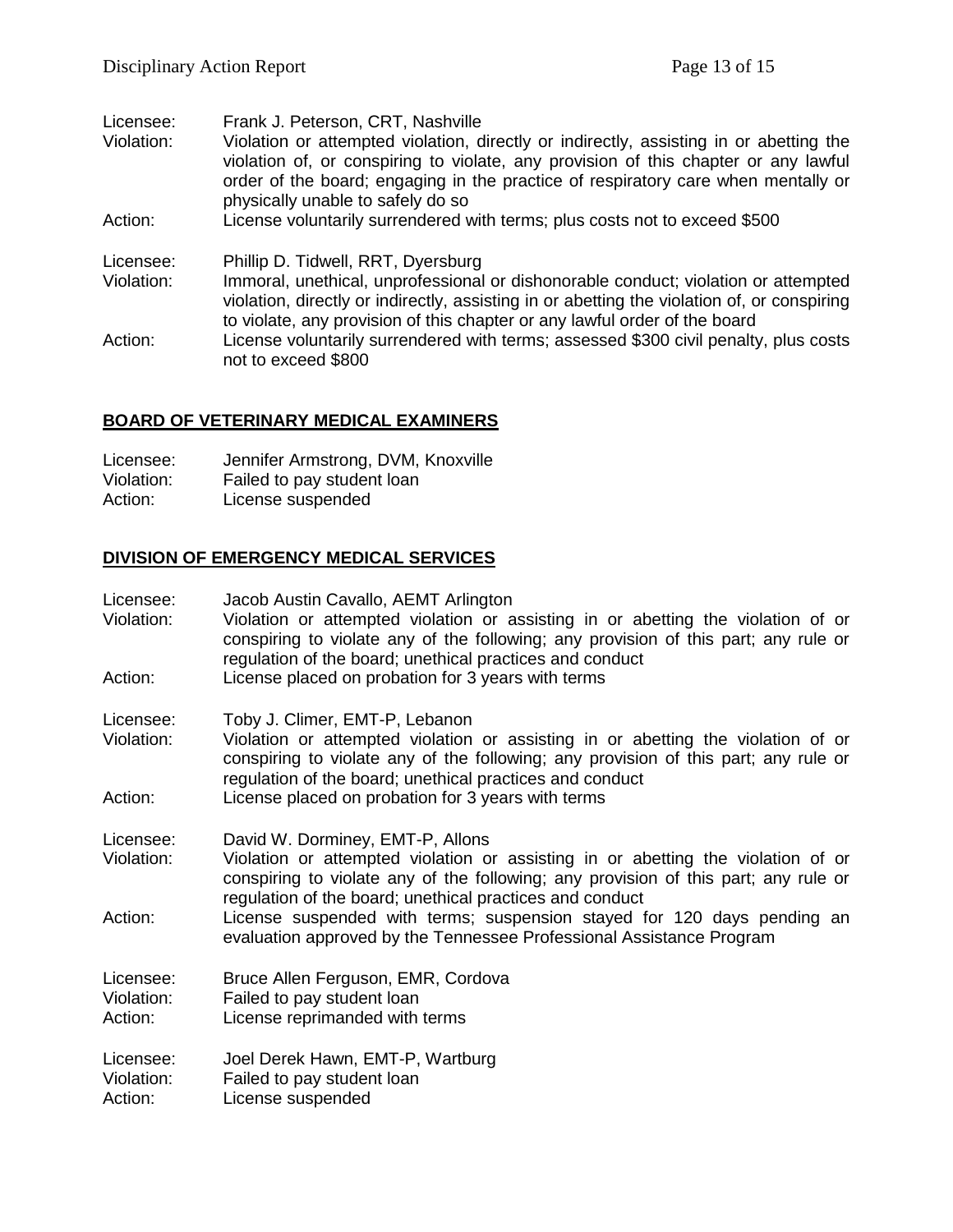Licensee: Kenneth Reid Newton, EMT, Memphis<br>Violation: Habitual intoxication or personal misu Habitual intoxication or personal misuse of any drugs or the use of intoxicating liquors, narcotics, controlled substances, controlled substance analogues or other drugs or stimulants in such manner as to adversely affect the delivery, performance or activities in the care of the patients requiring medical care Action: License suspended with terms Licensee: Travie Dwayne Roberts, EMT-IV, Mc Minnville<br>Violation: Violation or attempted violation or assisting Violation: Violation or attempted violation or assisting in or abetting the violation of or conspiring to violate any of the following; any provision of this part; any criminal statute of any state or Canadian province, or of the United States or Canada which involves moral turpitude or reflects upon the person's ability to fulfill such person's responsibilities under this part

Action: License suspended with terms

#### **DIVISION OF PAIN MANAGEMENT CLINICS**

| Name:      | Family Care Center, Certificate #91, Lafayette                                              |  |  |
|------------|---------------------------------------------------------------------------------------------|--|--|
|            | Dr. Hanna Ilia, MD, Certificate Holder                                                      |  |  |
| Violation: | Failed to adhere to rules and/or statute regarding Medical Director responsibilities,       |  |  |
|            | Certificate Holder responsibilities, clinical supervision requirements and<br>notifications |  |  |
| Action:    | Pain Clinic certificate revoked; assessed costs not to exceed \$1,500                       |  |  |

# **ABUSE REGISTRY**

| Name:       | Erica Beasley               |
|-------------|-----------------------------|
| Abuse:      | Exploitation                |
| Profession: | <b>Direct Support Staff</b> |
| Name:       | Robert Bolton               |
| Abuse:      | Physical                    |
| Profession: | <b>Direct Support Staff</b> |
| Name:       | Janet L. Brown              |
| Abuse:      | Theft/Misappropriation      |
| Profession: | None                        |
| Name:       | Robert L. Coleman           |
| Abuse:      | Sexual                      |
| Profession: | Not provided                |
| Name:       | Travis D. Cribbs            |
| Abuse:      | Sexual                      |
| Profession: | Not provided                |
| Name:       | Julius Jackson              |